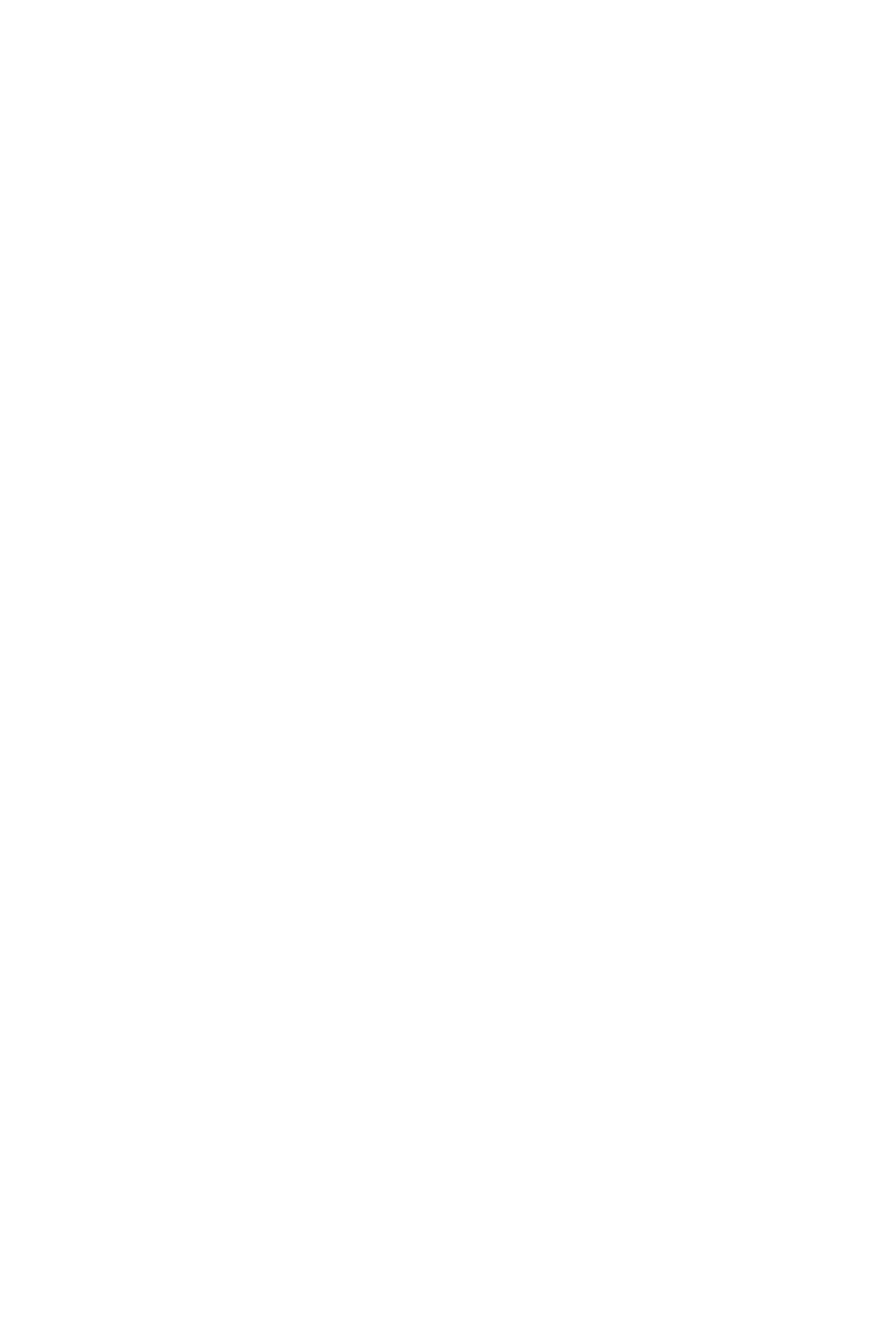| Contents |  |
|----------|--|
|----------|--|

| Preface                                 | 9  |
|-----------------------------------------|----|
| How to Use this Book                    | 11 |
| 1. Introduction                         | 13 |
| 1.1 The Construction of Social Networks | 13 |
| 1.2Social Network Studies               | 15 |
| 1.2.1 The Community Question            | 15 |
| 1.2.2 Viral Marketing                   | 20 |
| 1.2.3 Corporate Networks                | 21 |
| 1.3Exercises                            | 25 |
|                                         |    |
| 2. Research Design                      | 27 |
| 2.1 Social Networks                     | 29 |
| 2.2Networks as Variables                | 31 |
| 2.2.1 Explanatory Variables             | 35 |
| 2.2.2Dependent Variables                | 37 |
| 2.3Typology of Networks                 | 47 |
| 2.3.1 Complete Networks                 | 49 |
| 2.3.2Ego-centered Networks              | 52 |
| 2.4Longitudinal Network Studies         | 55 |
| 2.5Summary                              | 57 |
| 2.6Exercises                            | 59 |
| 3. Data                                 | 61 |
| 3.1Kindsof Data                         | 62 |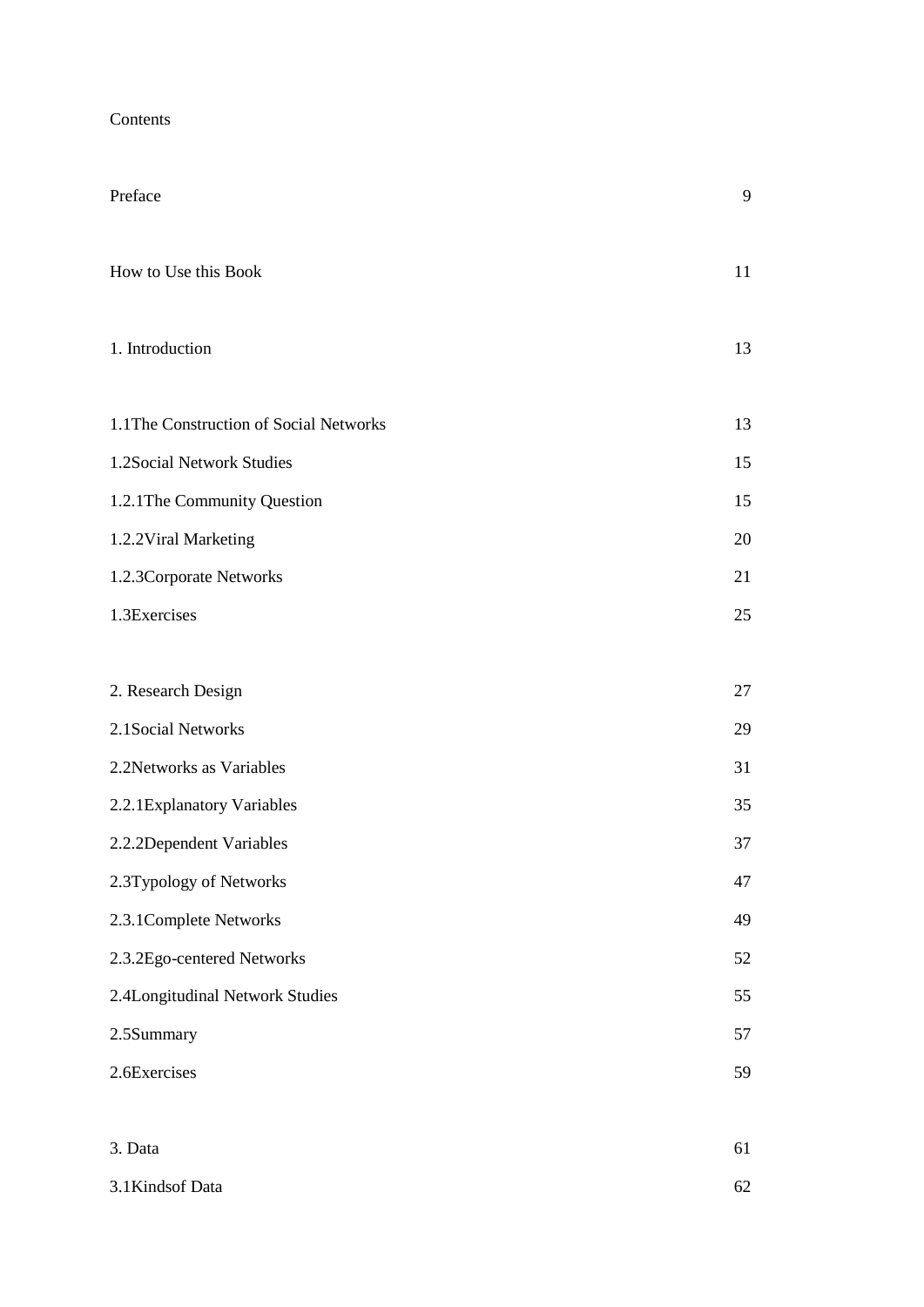| 3.1.1 Units and Levels                      | 62  |
|---------------------------------------------|-----|
| 3.1.2Organization                           | 67  |
| 3.1.3Which Data for Which Type of Network?  | 72  |
| 3.2Data Collection                          | 75  |
| 3.2.1Sources                                | 75  |
| 3.2.2Boundary Specification                 | 83  |
| 3.2.3 Alter Recall                          | 85  |
| 3.3Quality Issues                           | 93  |
| 3.4Ethical Considerations                   | 97  |
| 3.5Summary                                  | 99  |
| 3.6Exercises                                | 100 |
|                                             |     |
| 4. Analysis                                 | 103 |
| 4.1Mathematical Representation              | 104 |
| 4.1.1Graphs                                 | 106 |
| 4.1.2Ego-Centered Networks                  | 109 |
| 4.1.3Two-Mode Networks                      | 110 |
| 4.2Indexing and Grouping                    | 111 |
| 4.2.1Dyads as the Unit of Analysis          | 112 |
| 4.2.2Network Characteristics                | 118 |
| 4.2.3 Centrality                            | 123 |
| 4.2.4Cohesion                               | 130 |
| 4.2.5Roles                                  | 134 |
| 4.2.6Blockmodeling                          | 137 |
| 4.3Modeling                                 | 140 |
| 4.3.1Idealized Models                       | 141 |
| 4.3.2Exponential-Family Random Graph Models | 143 |
| 4.4Summary                                  | 145 |
| 4.5Exercises                                | 146 |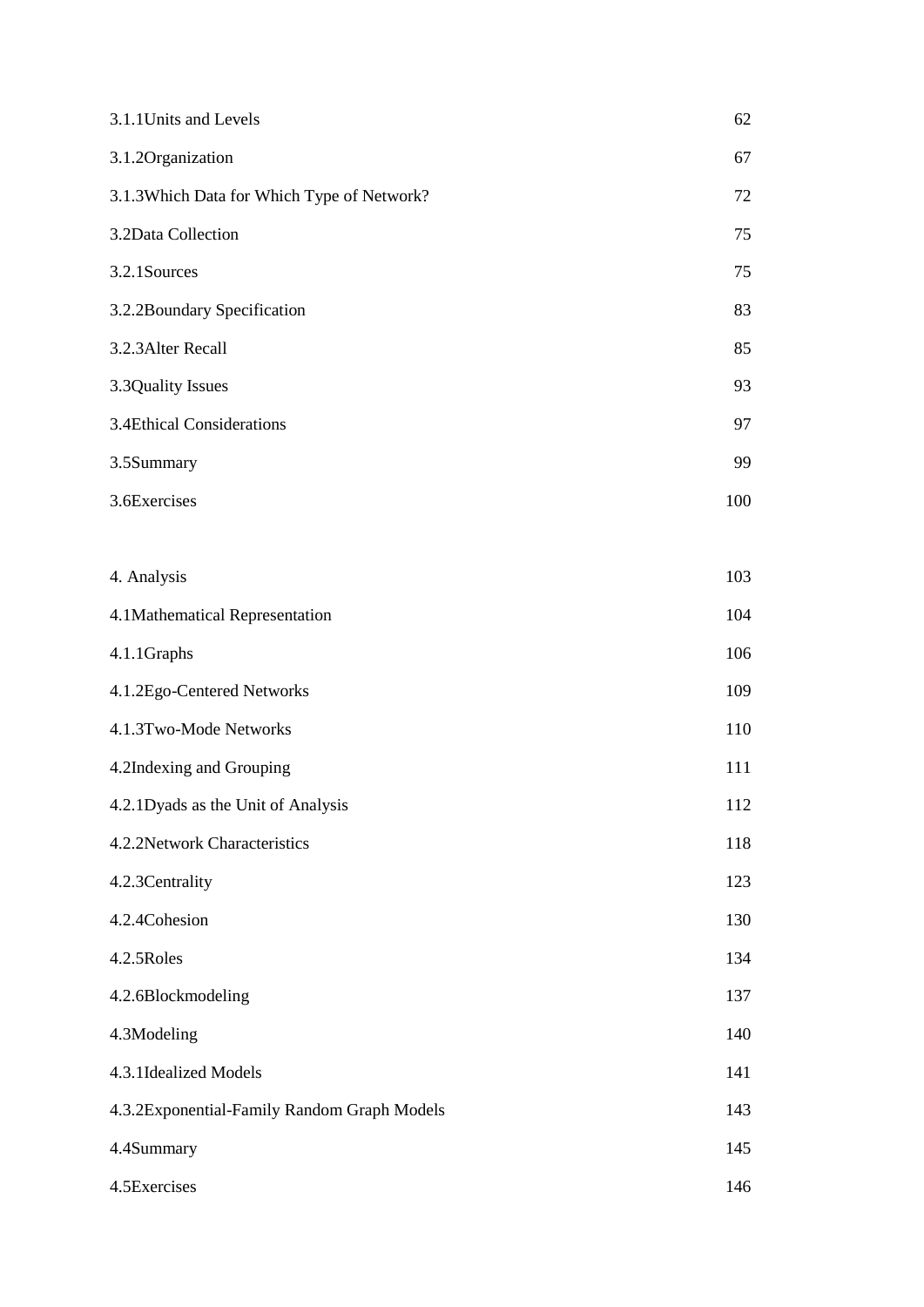| 5. Visualization                          | 149 |
|-------------------------------------------|-----|
| 5.1Graphical Representation               | 151 |
| 5.1.1Sociogram                            | 151 |
| 5.1.2Sociomatrix                          | 155 |
| 5.1.3Two-Mode Network Representations     | 159 |
| 5.2Multivariate Information Visualization | 162 |
| 5.2.1Substance-Based Layout               | 165 |
| 5.2.20ther Graphical Variables            | 169 |
| 5.3Information Layering                   | 169 |
| 5.3.1 Filtering                           | 170 |
| 5.3.2Level of Detail                      | 174 |
| 5.3.3Micro/Macro Reading                  | 175 |
| 5.4Summary                                | 177 |
| 5.5Exercises                              | 179 |
|                                           |     |
| 6. Summary                                | 183 |
|                                           |     |
| List of Figures                           | 189 |
|                                           |     |
| <b>List of Boxes</b>                      | 191 |
|                                           |     |
| About the Authors                         | 193 |
|                                           |     |
| Bibliography                              | 195 |
|                                           |     |
| Index                                     | 211 |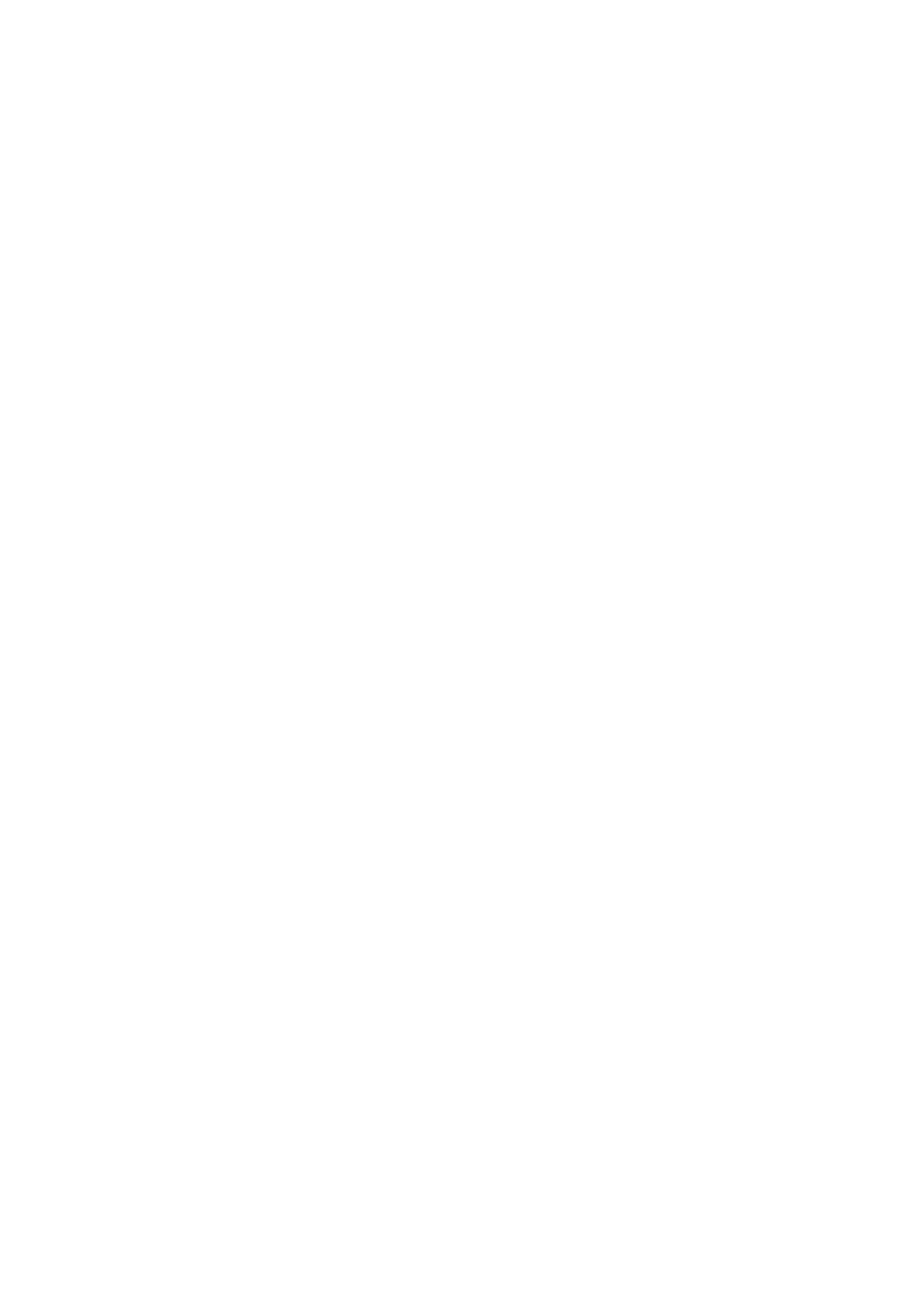## 1 Introduction

Social network studies entail the use of network representations to understand social phenomena. Social networks do not exist as such but only as concepts. This is illustrated by means of three example studies which also delineate the scope of this book.

Relations matter. You knew this, of course – Why else would you be interested in learning about social network analysis? The real questions are: How, where, when, and why do they matter? And, more pragmatically, how can you show that they do?

This book is organized along the process of an empirical study of social networks. It thus provides a guideline and orientation. While we concentrate on the things that are not treated in textbooks on empirical studies of population samples (i.e., non-relational studies), we still think that the book is largely self-contained.

So, what is the subject of a network study?

#### 1.1 The Construction of Social Networks

It has become commonplace to refer to interacting or otherwise dependent entities as networks. The phenomena described as networks range from the social interactions of human beings and the flow of goods between countries to gene regulation and railroad infrastructures. What do these examples have in common that leads us to think we can model and analyze them in similar ways?

Some of the phenomena referred to as networks are real in the sense that their existence does not depend on our perspective. Online social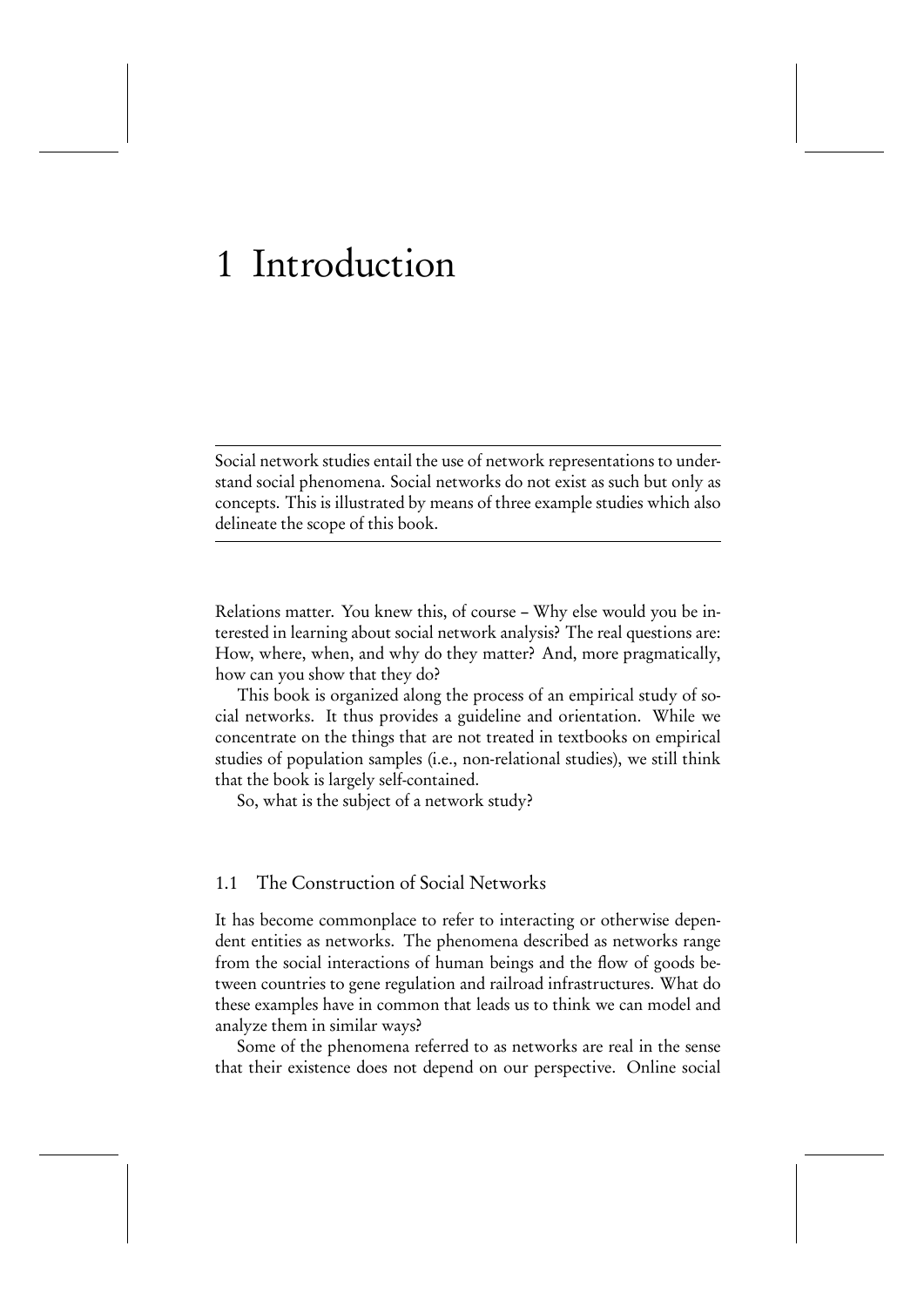networking services, for example, are technology-enabled products. As such they have well-defined elements. A friending protocol specifies the sequences of actions that yield a link between two user accounts. The immanent meaning of such a link is unambiguous. We may refer to the web of linked accounts as a network or not, in any case, it is represented in the service provider's databases.

However, the social network of human beings who own accounts in the above system is an inferred, construed object. It has no independent existence and is thus always subject to interpretation. In these cases, the use of the term network is that of a model or metaphor; it does not denote an unambiguous object but a perspective.

As a metaphor the term "network" is very graphic, immediately evoking images of points and connecting line segments.<sup>1</sup> Metaphors are very useful for memorization and creative thinking. However, it is not necessarily obvious which aspects of a metaphor correspond to actual properties of that which is represented, and which aspects do not.

Another pitfall of metaphors and models alike is the use of similar representations for weakly related phenomena. By abstracting from the nonessential (with respect to a specific perspective), otherwise invalid commonalities and conclusions may emerge. To illustrate this point, consider (statistical) "distributions" as another example of a representation. If both the distribution of life-expectancy in the east of Austria and the household income in a suburb of Berlin are unimodal (i.e., have a single peak), does this imply that there is a relation between these two phenomena? We assume that you would not think so, but it appears to be much more tempting to speculate about such relations when two networks exhibit similar features because it is more easily forgotten that they are simplifying and homogenizing, reductionist representations.

The study of social networks is, hence, the study of a particular type of representation in social science contexts (Freeman 1989). Therefore, social networks are constructs and do not exist as such. They are representations, in which aspects of a social phenomenon – aspects that seem to be relevant in a specific context and for a specific purpose – are expressed in ways more amenable to scientific scrutiny.

Since there are no social networks per se, it is a linguistic simplification when we say that we are studying social networks. In fact we are studying social phenomena by means of network representations. This is carried

<sup>1</sup> It appears that the term "social network" was coined in Barnes (1954), in which precisely this image is evoked.